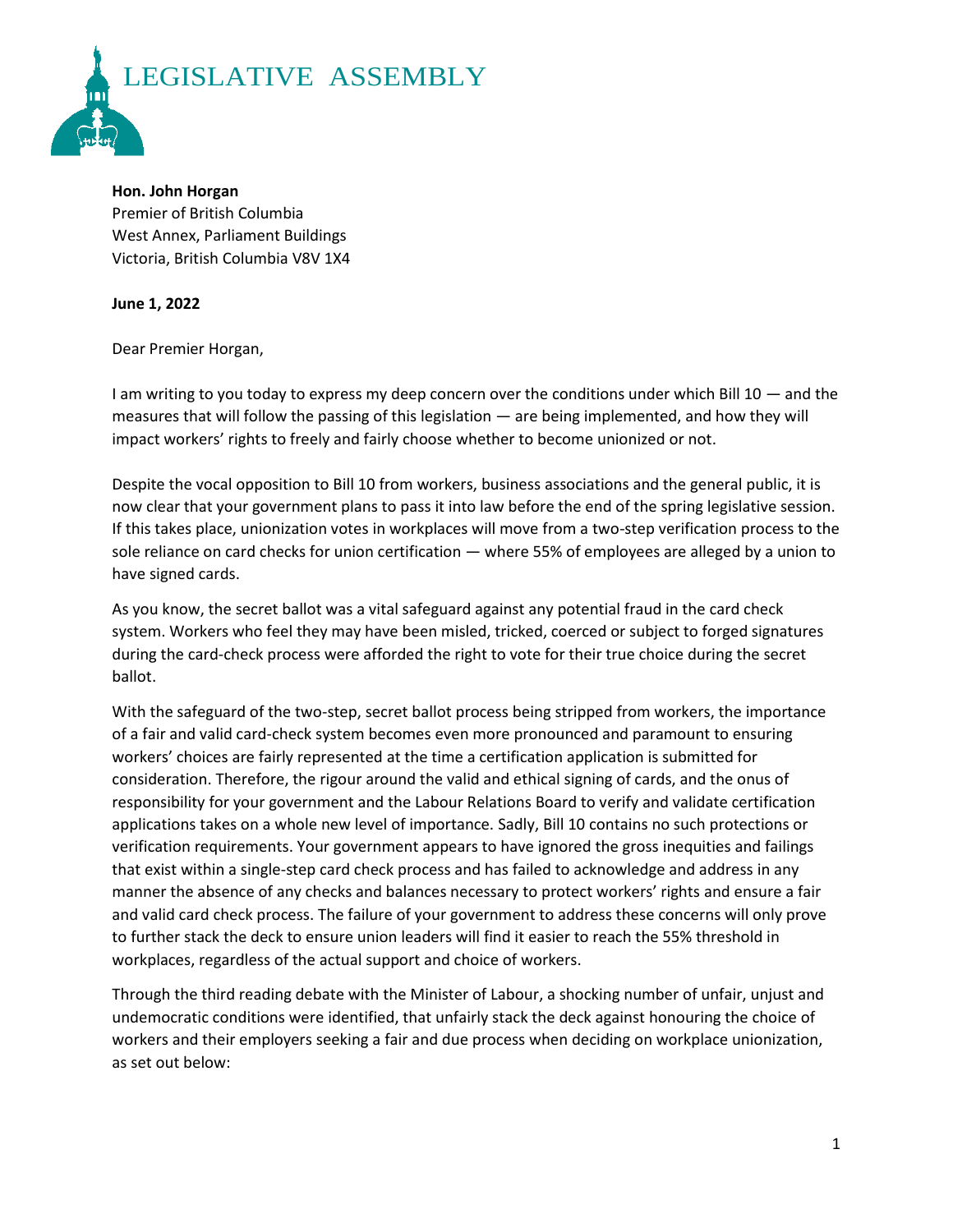

## **1. No guidelines for union recruiters/organizers:**

- a. No criteria are established on who can recruit anyone in B.C., regardless of age, education, registration, training or background can encourage workers to sign a union membership card.
- b. No requirement for a union organizer or individual engaged in recruitment to show any form of identification to confirm their identity, inform workers who they represent or disclose any remuneration associated with their recruitment efforts.
- c. No limitation on inducements, incentives, money, or gifts that a union recruiter/organizer can accept personally as payment in cash or in-kind for recruiting members.
- d. No limitation on money or gifts that a union recruiter/organizer can provide to workers as inducements to encourage them to sign a union membership card.
- e. No identified repercussions for "false representations", should a union organizer misrepresent who they are representing, in efforts to recruit workers to sign a union membership card.
- f. No requirement for union organizers to register with the Labour Board, to receive any form of training or education regarding the labour code, or to complete any code of ethics or code of conduct training.
- g. No requirement for union organizers to provide even the most basic information regarding workers' rights, the benefits that may be derived, or the freedoms and rights that workers are relinquishing when encouraging workers to sign a union membership card.

## **2. Minimum limitations on what can qualify as a signed card:**

- a. No requirement for the employee to provide their name, address, phone number, email address, DL#, SIN #, or any personal information. The worker needs only enter the date and sign.
- b. No requirement for the membership card to be in the understood written language of the worker, or for the Labour Board to verify that the worker understood what they were signing.
- c. No requirement for a copy of the membership card to be provided to Workers.
- d. Unions are able to advance workers' names in certification applications without their express knowledge or consent. Unions are afforded the ability to advance workers' names simply by the provision of evidence of payment of union dues within six months of a certification application. (A card at Company A that had to be signed as a condition of employment, as well as dues being paid at company A as a condition of employment are membership evidence that can be used at company  $B -$  without the worker ever knowing let alone being asked permission.)
- e. At times, in other jurisdictions that previously had card checks (and currently under the Canada Labour Code), a series of safeguards were in place to ensure valid employee signatures were submitted:
	- i. Employers submitted a list of employee signatures to the Board to be matched up against signatures on the cards submitted by the union.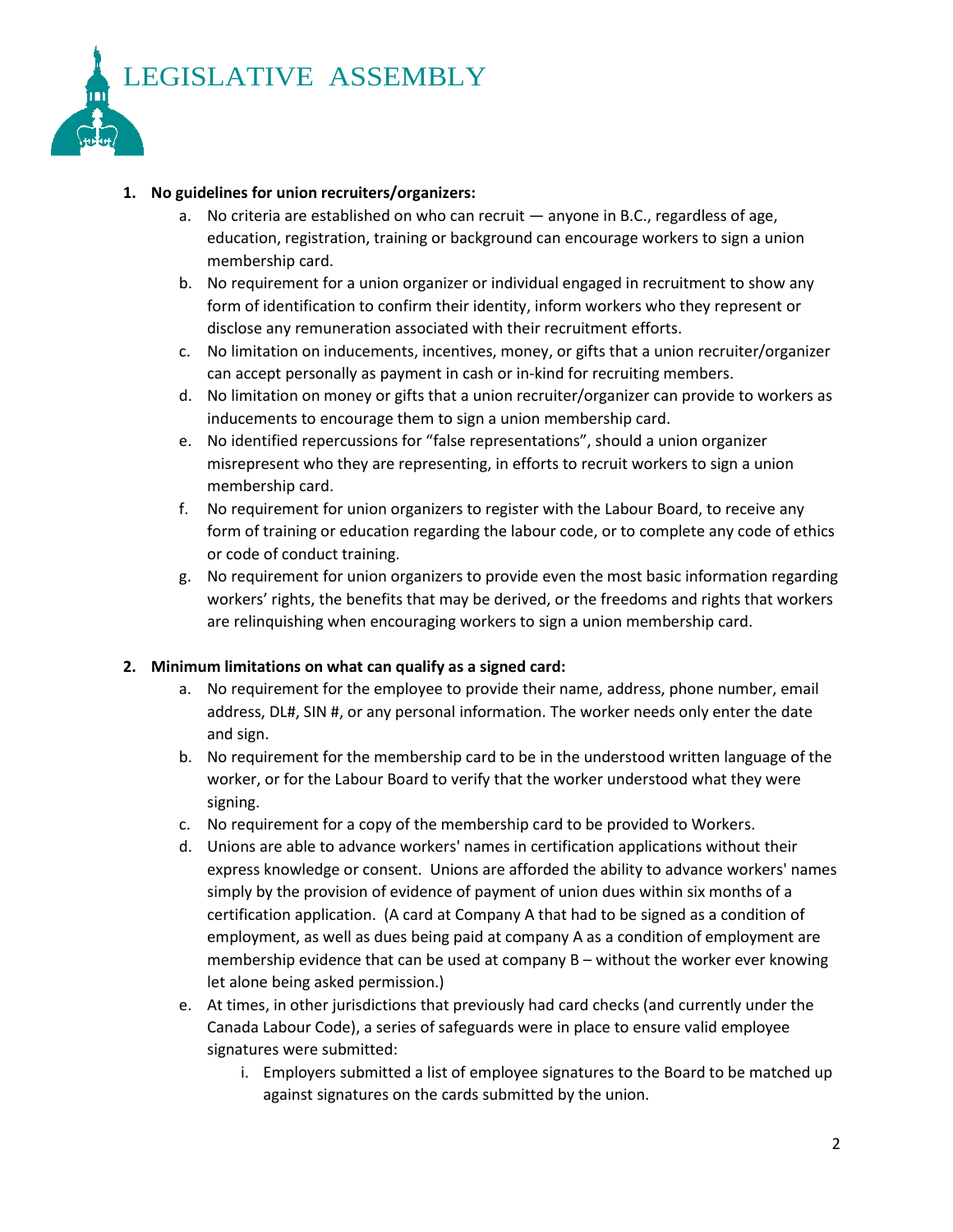LEGISLATIVE ASSEMBLY



- ii. Employees were required to make a monetary payment at the time of card signing in order to reinforce the nature of the decision they were making and cause them to reflect or seek information before signing.
- iii. These safeguards are utterly absent from Bill 10
- **3. Minimum opportunity for employees and employers to dispute or negotiate unionization certification**
	- a. No requirement for the Labour Board to ensure notification has been received by a signing officer of the company, or by even by company management.
	- b. No requirement that the Labour Board receive any form of written confirmation that the notice has been received.
		- i. Simply faxing or emailing is sufficient evidence that "notification" has been provided to the company.
		- ii. Any legal objections to certification must be brought up forward at the certification hearing, which takes place usually three days after the certification is filed.
		- iii. Under the above, the employer has limited time to respond and file objections within the timeframe.
	- c. For an employee to revoke their membership, the employee must sign a written statement that clearly says they want to cancel or revoke their membership and send it to both the Labour Board and the Union no later than midnight on the day the union files its application for certification. This must all take place in an inappropriately small window of opportunity for the employee to affect their right of revocation after being notified of the union's Application of Certification.
	- d. As there is no requirement for the union or the Labour Board to notify workers or members when an application has been submitted, workers are effectively stripped of any ability to either question the validity of an application submitted in their name or revoke their membership.

## **4. Disputes relating to the validity of membership cards submitted to the Labour Board**

- a. Neither the union nor the Labour Board is required to notify workers when a membership application or "evidentiary proof of paid union dues" has been submitted in their name. Therefore, a worker who is not supportive of union certification for their current employer cannot challenge the submission of a membership card fraudulently submitted in their name.
- b. Furthermore, the rudimentary membership application card requirement does not contain sufficient information to allow for the successful investigation of fake membership cards.
	- i. Workers are not provided with a copy of a membership card upon signing.
	- ii. A union representative's name, address, contact information or signature is not required to be collected on the membership card.